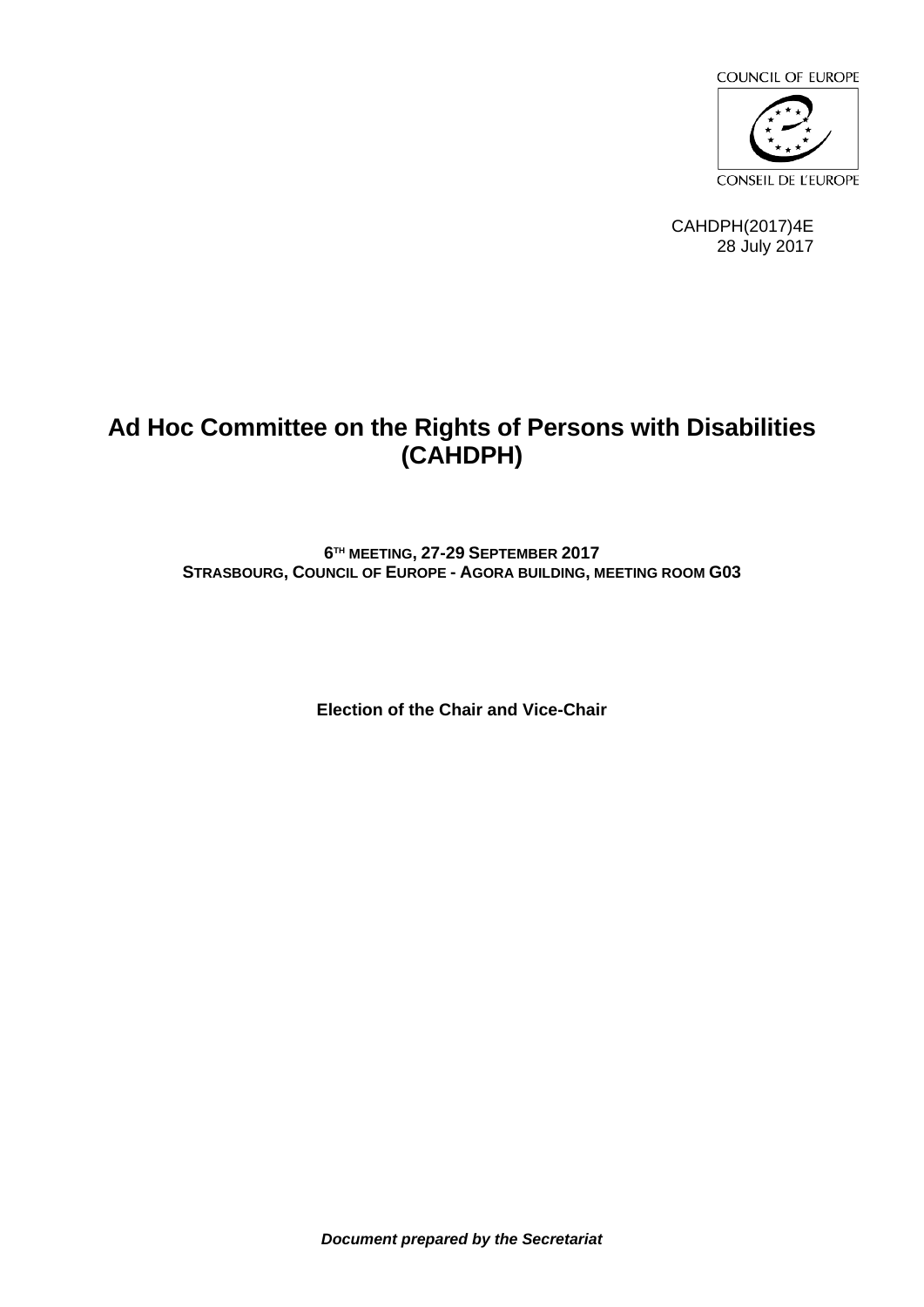#### **I. BACKGROUND INFORMATION**

1**.** Article 12 of Appendix 1 to Resolution CM/Res (2011) 24 of the Committee of Ministers on intergovernmental committees and subordinate bodies, their terms of reference and working methods, deals with the election of the Chairperson and Vice-Chairperson of Council of Europe committees and Article 13 with the Bureau. The key passages of these two Articles read as follows:

### *"Article 12 – Chair*

a. Every committee shall elect a Chair and Vice-Chair. However, the Chair of a subordinate body may be appointed by the steering or ad hoc committee to which it is answerable.

b. The Chair shall conduct proceedings and sum up the conclusions whenever he or she thinks necessary. He or she may call to order a speaker who departs from the subject under discussion or from the committee's terms of reference. The Chair shall retain the right to speak and to vote in her/his capacity as a member of the committee, except in cases where an additional expert from the same country has been appointed to sit on that committee.

c. The Vice-Chair shall replace the Chair if the latter is absent or otherwise unable to preside the meeting. If the Vice-Chair is absent, the Chair shall be replaced by another member of the Bureau, appointed by the latter or, where there is no Bureau, by a member of the committee appointed by the committee.

d. Election of the Chair and Vice-Chair shall require a two-thirds majority at the first ballot and a simple majority at the second ballot. In steering committees, the election shall be held by secret ballot, in other committees by a show of hands, unless a member of the committee requests a secret ballot.

## e. **The term of office of the Chair and Vice-Chair shall be one year. It may be renewed once**.

### *Article 13 – Bureau*

a. Every steering and ad hoc committee may appoint a bureau consisting of the Chair, the Vice-Chair and a limited number of other members of the committee. The number of other members shall be specified in the committee's terms of reference. Any other committee may, if need be, appoint a bureau composed, normally, of not more than three members in addition to the Chair and Vice-Chair. The functions of the Bureau are:

- to assist the Chair in conducting the committee's business;

- to supervise the preparation of meetings at the committee's request;

- to ensure continuity between meetings as necessary;

- to execute other additional specific tasks delegated by its Committee.

b. No decision on substantive issues shall be taken by the Bureau on behalf of the committee. In exceptional cases and due to time constraint, the Bureau may have recourse to the tacit approval of all the members of the committee through electronic communication, in order to expedite procedure on decisions requested by the Committee of Ministers.

c. Other members of the Bureau shall be appointed in the same manner as the Chair and Vice-Chair. They shall be appointed immediately after the Chair and Vice-Chair in accordance with an equitable distribution of posts, taking into account in particular geographical distribution, gender balance and, where relevant, legal systems.

d. The term of office of such members shall correspond to the duration of the mandate of the committee and may be renewed once. However, a member may, on expiry of her/his second term, be appointed Chair or Vice-Chair. In order to ensure partial replacement of the Bureau each year, the first term of at least one such member shall be limited to one year.